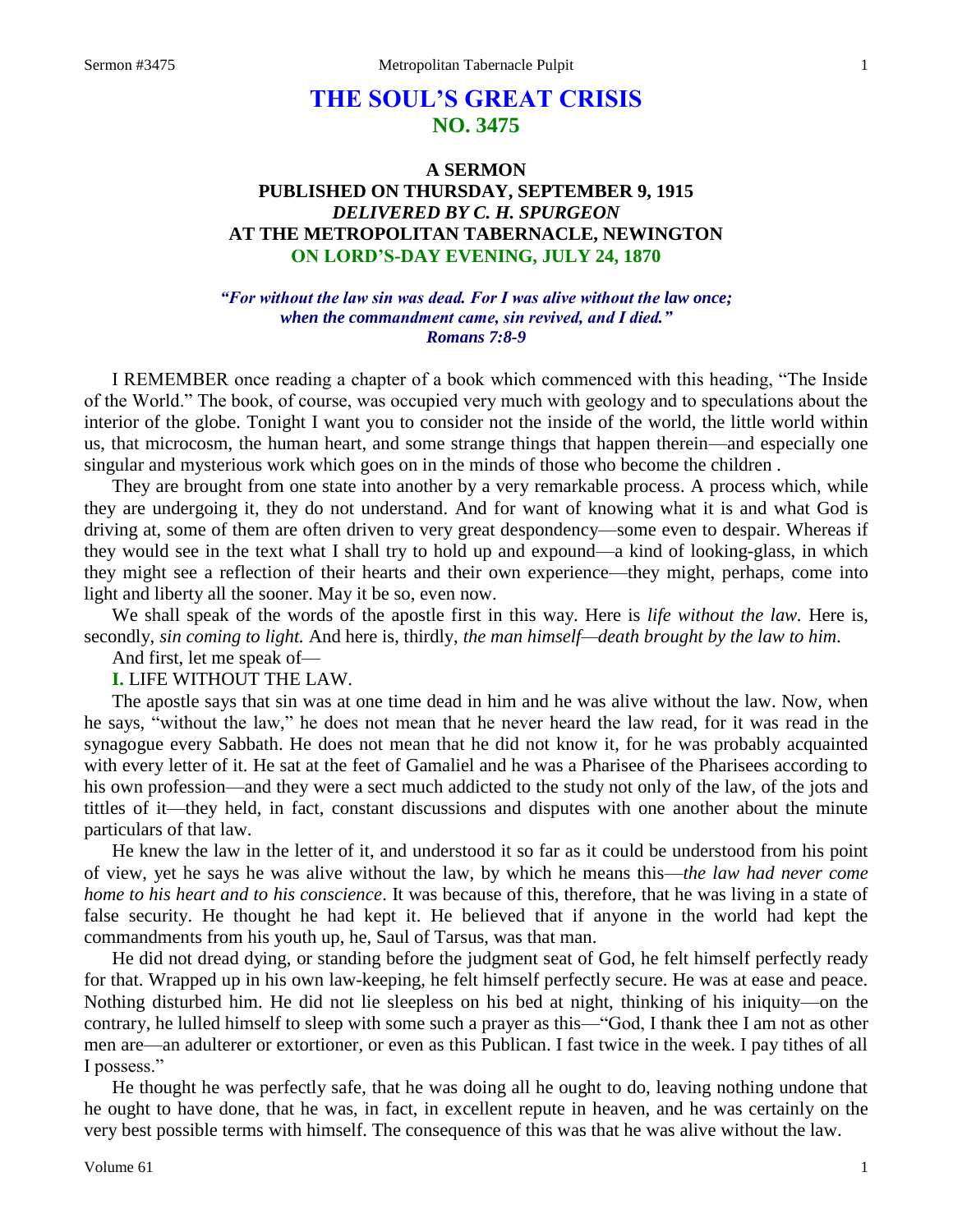In another sense *his security brought him pride—*he looked down upon all others. If by chance a Publican met him in the street, he gave him all the room he could. If he ever passed by a woman that was a sinner, he took care to look quite another way, or to let her see how scornfully he thought of her. If, perchance, he mentioned a Gentile, he called him a dog—for this great one, Saul of Tarsus, had so kept the law, and felt so quiet and peaceful within, that he could afford to stand on the very pinnacle of eminence and look down with derision on those poorer mortals who were not so good as he.

The next step to that Paul, who was a thorough-going one, took—*he indulged in persecution—*for as soon as you think yourself better than others, you become the judge of others, and the next step is to carry out your own sentence upon others. And inasmuch as this Saul of Tarsus heard that there were some who did not believe that they were as good as he, who did not profess to be saved, as he expected to be by his own doings, but who talked of one Jesus, who was the Son of God, who had died for their sins, and who had risen from the dead, and given them pardon—when he heard that they were trusting to the merits of this glorious One, whom, they said, had ascended to the right hand of God, he was exceeding mad against them.

Why, they were opposed to his theory of his own excellence! They were practically protesting against his very comfortable state of mind! They were, in fact, setting up altogether an opposition doctrine which laid the axe to the root of the tree of his belief and might fell the goodly tree, beneath which he found such shelter.

So he began at once to hale them to prison, to compel them to blaspheme in the name of Christ, if he could, and when he had harried them through Jerusalem, and punished them with all his might in his own country, then he must seek letters from the high priest that he might go to Damascus to carry out the same measures there.

Paul was indeed alive. He was not only as good as he ought to be, but he was rather better—and he now set out to make other people better. If he could not make men better by his talking to them, he would make them better by scourging and killing them. Great "I," how lofty it stood! How it held up its head! "I was alive," said he. But alas! Paul, you did not understand the law that soon would have cut you down and killed you, and killed your "I," and brained you and left you dead on the spot.

Now in what respect was Paul alive without the law? To answer this we will not speak so much of Paul as of many others who are in the same state. Some are alive without the law because *they have never seen the spirituality of it*. Their notion was that "Thou shalt not commit adultery" meant simply an act of uncleanness. They felt perfectly innocent therefore.

But if they had known that it meant a great deal more—that the law condemned them if there had been even an unclean thought, and that uncleanness of heart was as obnoxious to God as uncleanness of life, then their life would soon have come to an end—their life of pride and security—for they would have found that the law would not give them the shelter, though they thought it did.

"Thou shalt not kill." Why, there is no man here, I suppose, what would say, "I am clear there. I have never killed anybody." But my dear friend, I can understand your being alive without the law, if you do not know as you ought to know that that commandment means that even anger is murder, and he who is angry with his brother has killed him in his heart.

What if you have never struck him! Yet if you would have liked to do so. What if it never came to actually felling him to the ground? Yet if you have spoken bitter words—these show what you would have done and this is set down in God's Book as being a sin—a sin for which He will require you to give an account at the last great day.

Now Paul had never seen this, once upon a time, and that was through the little window of that commandment, "Thou shalt not covet." Paul saw the light and he said to himself, "What! does this law condemn me for having a covetous desire?" "Ah! then," said he, "I am not as secure as I thought I was. I cannot afford to be proud. I cannot afford to judge others. I must judge myself." He lived in that proud, haughty life because he did not understand the law.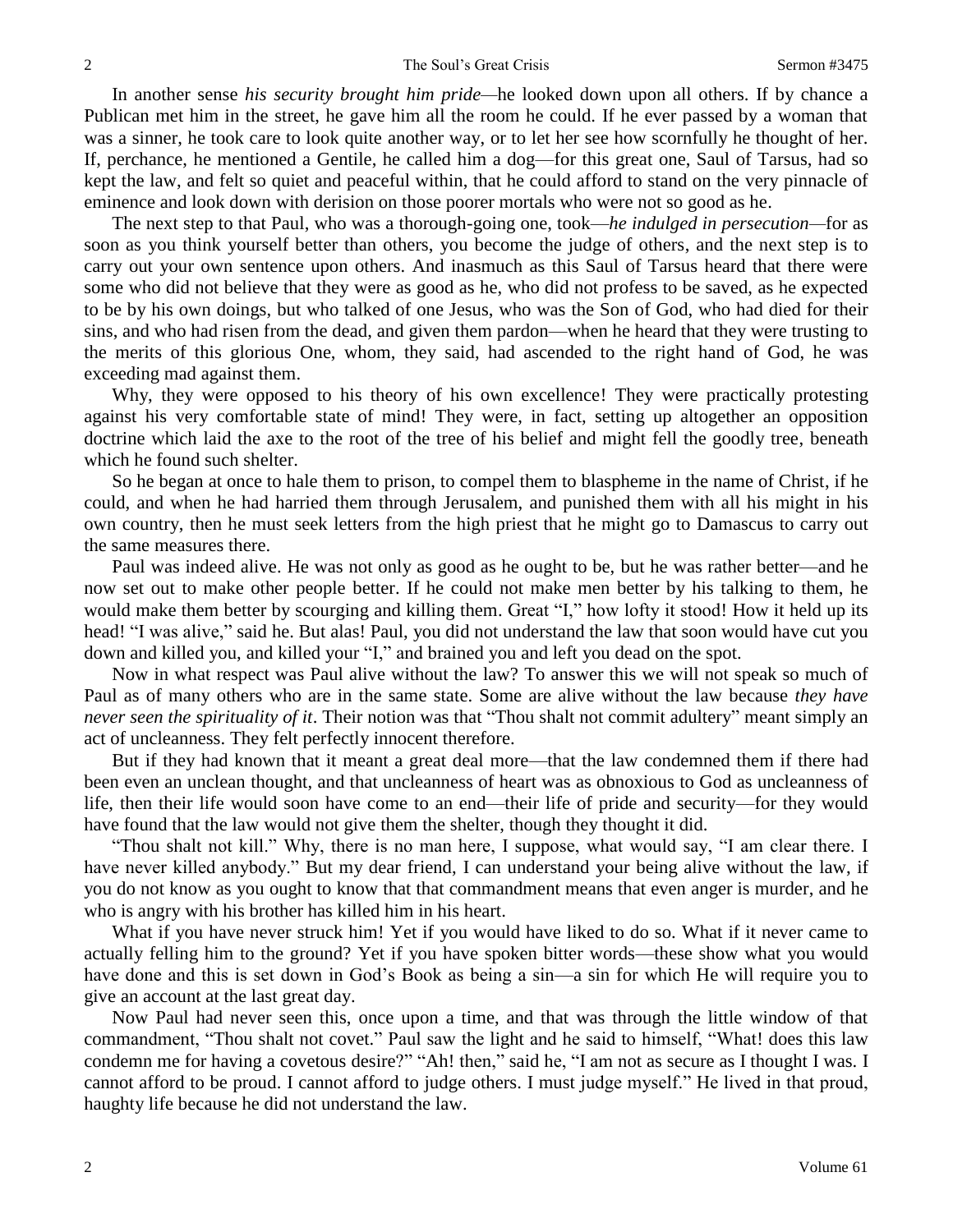There are many others who are living in the same self-righteous way—good self-righteous people, wrapping themselves up in the garment of their goodness because they have really been very careless about what the law is. They have not looked into it. Whether there be a law of God or not, has really never been thoroughly and deeply considered by them. They know it as a matter of religious teaching, but nothing more.

O sir, how easily ought your conscience to convict you, for when a subject does not even care to know whether a king has a law or not, what a traitor he is already! When he says, "It is no business of mine to know the king's will. I do not care what the king's will is"—why, if he has committed no overt offense, that of itself is an offense. He stands out as one convicted of being a traitor, and guilty of sedition and treason against his king.

There are others who say in their heart, if they won't put it into words, for most fools, according to David, are not such fools as to speak out loud—"The fool has said *in his heart*," says David—they say *in their heart*, how does God know, and is there knowledge with the Most High? What if we do break His law—does He care about it?" And then they cap it all by saying, "Is He not very merciful? He won't be severe with us poor creatures. What if we have offended? We will whisper a prayer or two when we are dying—and all will be blotted out."

You think that God is such a One as yourself. Because you can trifle with sin, you imagine JEHOVAH can do so. Oh! if you did know His law, did understand how inflexible it is, and how true is His declaration that He will by no means spare the guilty, which means He will by no means spare you, you would soon lay aside this easy-going life of yours and no longer could you live as you do now live. You would be slain by the Word of the Lord.

In addition to these, I have no doubt that there are many professors of religion who are living without the law. I mean that they are living reputable, respectable Christian lives, and they themselves believe they are converted, but they are alive without the law. That is, there is mingled with their faith in Christ some sort of trust in themselves. They have never seen that the law puts an end to all human power, strength, and merit as any assistance to Christ in the matter of salvation.

I have sometimes wished that some of our younger brethren and sisters who do not seem to have felt very deeply in their hearts the work of Christ, might for once feel what it is for the commandment to come into their souls and lay them prostrate, for if it ever did, then their new life which they would receive from Christ would be of a deeper and I trust of a more effective power on their hearts and lives, and upon their general walk towards Christ and His church.

You see then, dear friends, there is such a thing as being alive without the law. A man may be in such a state as to think it is all right because he does not know the law—and let me say there is no more foolish and dangerous condition in the world than this. A man who has never cared about the law and does not know it, and therefore concludes that he is righteous, is like a person who thinks he is rich, or tries to think he is—and keeps up a large house and his carriage with a large expenditure.

Can he afford it? How about his books? Well, he has had some few difficulties but he met one debt by a loan, and when that loan comes due he will meet that with another. He says he is all right—he believes he is all right—he thinks he is all right. Does he ever read his books? Oh! no. He says they are very dry reading. He does not want any stock taking—he does not want anybody to look into his affairs.

Now without any kind of guesswork, every business man knows how that will end. He knows that it means bankruptcy—ruin. So it does with a man who says, "All right, I do not care to inquire about my soul-affairs. I dare say it is as I hope it is—I think it is, and I am not going to concern myself about it." It will end in everlasting bankruptcy, my dear hearer—sure to, sure to—it cannot be anything else.

You are like a ship at sea that ought to have been long ago given up to the ship breaker. There she is out at sea. The captain does not care to inquire whether the timbers are sound, or whether they are well caulked, or whether the pumps will work well or not. She has seemed to go very well in fair weather and he does not care to know anything else. There is none of us who would like to go to sea in a vessel like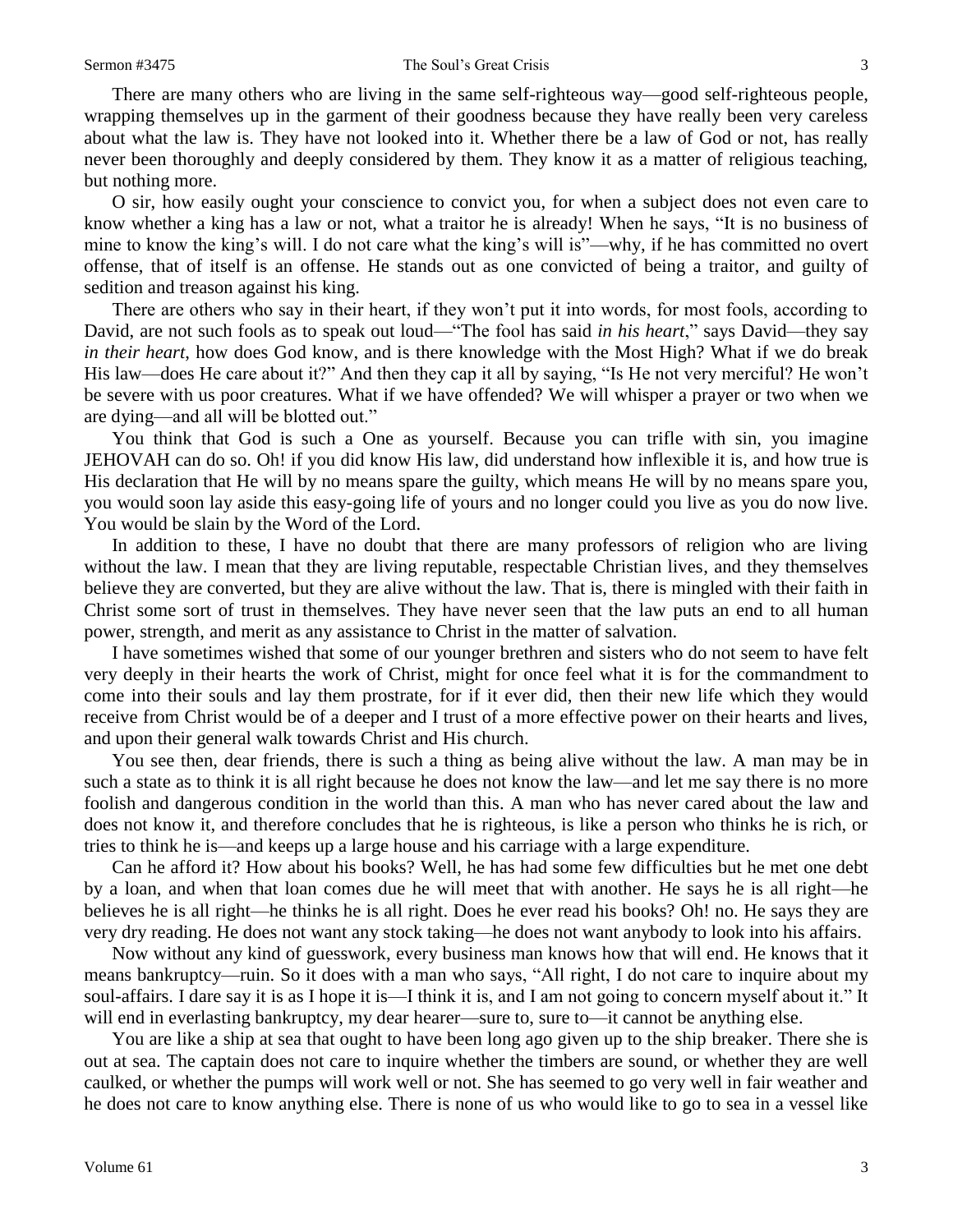that. We would want to know whether the vessel would stand the strain of a storm, whether she was seaworthy and if she were not so, we would rather keep on shore.

Many of you are in rotten vessels tonight—ships that are worm-eaten through and through, and you will find them go to pieces when once a storm comes up. God have mercy upon you and deliver you from these false hopes, and this living without the law. And may the law come on board your vessel even now, and begin to test the timbers, and if you should stand by and discover that the thing is only fit to be broken up, why, then I trust you will get on board a better vessel, a vessel that shall stand all storms, of whom Christ is the Captain—a vessel which, indeed, is Christ Himself.

Now we must pass on to the second point.

### **II.** THE REVIVAL OF SIN.

Paul says, "The commandment came, and sin revived." It seemed to him before as if it were quite dead. He did not believe he had any great sin in him. Other people might have, Saul of Tarsus was so good there could not be much sin in him. "But when the commandment came, sin revived." What does it mean by the commandment coming?

It means this, that he saw its meaning. He never saw it before—that it had respect to his thoughts, his wishes, and desires. Now that he saw this, sin revived in him. It means, next, that he saw that the law was not a thing to be trifled with, that the law of God was not meant to be written and there to lie like a dead letter, but that God had sworn by Himself that He would carry out that law and would not spare those who dared to break it. That He would execute judgment upon all those who defy Him to His face and break His commandments. When he saw that, the commandment had come, and sin revived.

But best of all this, Saul of Tarsus felt, as I know many of you have, the power of the law working on the soul. There is no sharper instrument with which to lance the soul than the broken law of God. There is no harrow that can tear the soul like that harrow of the ten commandments. There is no arrow that can go forth and slay the soul's self-satisfaction as God's commandments do when we see that they are holy, just, and good, and that we have broken every one of them—broken them a thousand times, and that every breach of the law is calling out for vengeance against us.

It is a dreadful thing, but a necessary thing, that we should all of us have the commandments thus coming home to us. Paul thought it were buried. But directly the commandments came, sin revived. He means by that that he now saw that sins that had laid buried without monuments suddenly burst their cerements and rose up like the dead on the day of resurrection. "There they are," he seemed to say—"the commandments have come, and my sins, like a great cloud, have revived—they live, and every one points at and accuses me as the law condemns me."

Then sin revived in another sense, for Paul said to himself, "How could God have given me such a law? How can He be so stern and strict? I do not love this law—neither do I love God." He thought he did until then. When he understood the law, he found that he did not either love God or the law—and the rebellion which had always been in his spirit now began to show itself, and He began to feel in his heart a hatred against the law that condemned him, and against the God whom he had offended.

Sin revived. The very display of the law produced it, and yet though it was thus manifested, it had always been there. Saul did not know it, sin had always been there, and all that the law did was to come with a candle and just show him what he never thought was there.

A person goes down into a cellar that has been shut up for a long time and there are lots of foul creatures on the floor and spiders on the walls. He goes down without a candle, and he does not see them. But another time he takes the candle, and how soon he wishes to get out of the place. Now the candle shows him the spiders and the other loathsome things, it does not make them, it only shows what existed before. The law does that.

Perhaps those loathsome creatures were all quiet while there was darkness, but when the candle came, there they scurried to and fro to escape its light. All the things which otherwise had slept. And when the law comes, it just does that—it lets out all the loathsomeness of our sinful nature which had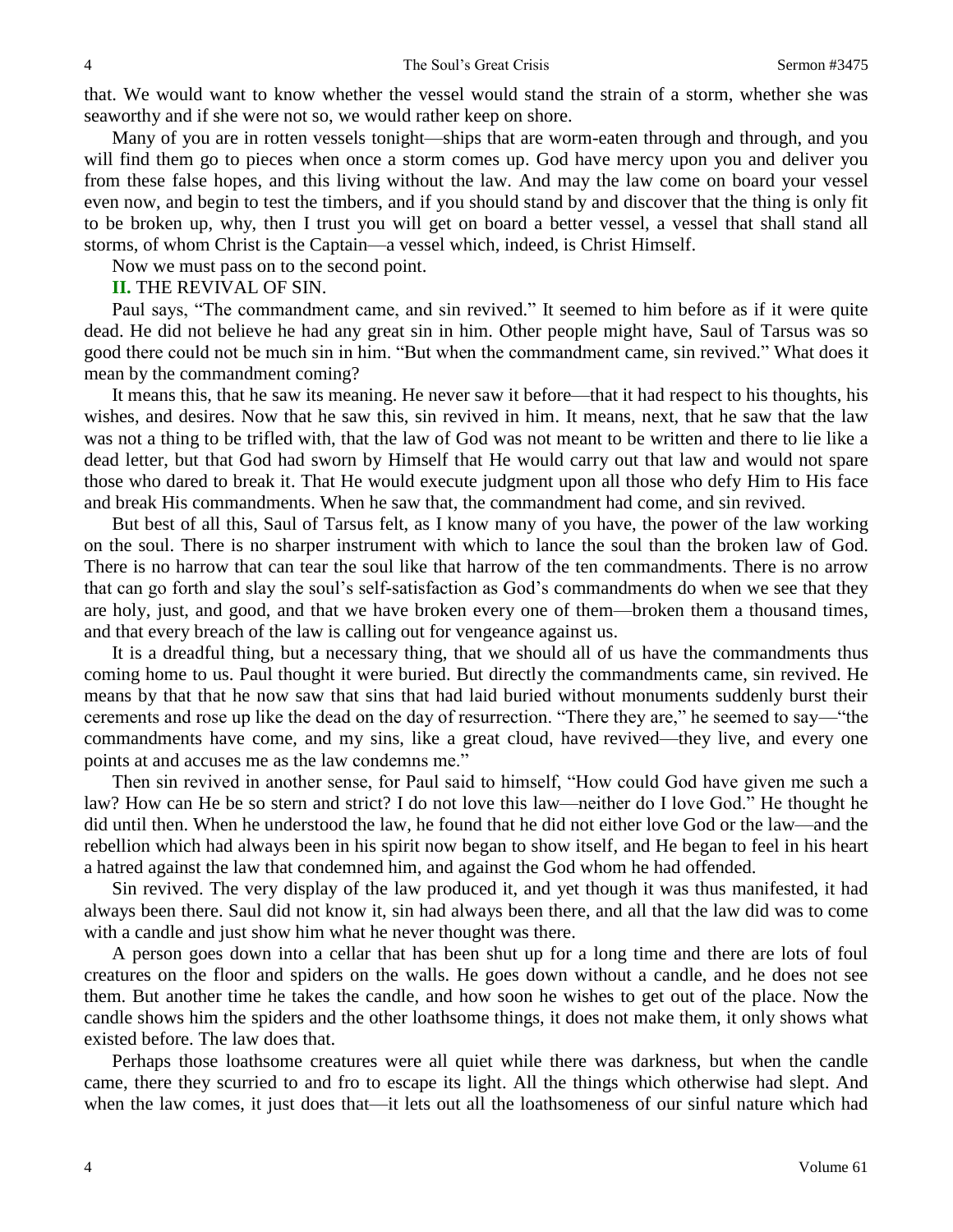been dammed up before—it lets it go forth and we find out that it was there already, and always there, and then, like the writer of this memorable epistle, we say, "Sin revived and I died."

"A strange experience!" you will tell me, but I assure you it is only the usual experience of the children of God. It is the way in which we have been brought to Christ. The law has come to us, and sin has revived in us, and we have died.

Now the third point is to show what Paul means by saying he "died."

**III.** THE MEANING OF DEATH THROUGH THE LAW.

What died in Paul was that which ought never to have lived. It was that great "*I*" in Paul—"sin revived, and *I* died"—that "*I*" that used to say, "*I* thank thee that *I* am not as other men"—that "*I*" that folded its arms in satisfied security—that "*I*" that bent its knee in prayer, but never bowed down the heart in penitence—that "*I*" died. The law killed it. It could not live in such light as that. It was a creature only fit for darkness—and when the law came, this great "*I*" died.

And I think it means this. First, he died in this respect—*he saw he was condemned to die*. He heard pronounced upon himself the sentence of condemnation. He had just thought so—he would have felt insulted if anybody had told him so, now he seemed to see the great Judge of all, summoning him before Him and accusing him of having broken these commands and saying, "Depart ye cursed one, for thou hast broken My law." He died, then, in the sense that he felt condemnation pronounced upon him. A dreadful feeling that!

Then next, *all his hopes from his past life died*. He used to look back with great comfort upon his fastings, his alms-givings, and temple-going, but now he felt, "What an awful hypocrite I have been all along, for I have only been there with my body—my heart never went there. I was keeping God's laws, I thought, but I never loved that law at all. I find now I hated it.

Or if I had understood what it was, I should have hated it. I only loved the shell of it. I did not know its kernel. I merely loved its outward breath because I hoped to gain by it, but the law itself I did not love, nor God, either." So all the past withered up, and the Paul—the Saul—the "I" that had been so great as to his past, died.

And then again, *all his hopes as to the future died*. Before, when he had fallen into any outward sin, he had always said to himself, "Never mind, we will do better next time. We shall mend this matter yet—we will keep the law in future—we will make the phylacteries wider and the garments broader. But now he saw that—

> *"Could his tears forever flow, Could his zeal no respite know, All for sin could not atone."*

He had broken the law and all attempts to keep it in the future could not mend the past breaches and transgressions. And he knew that as he had broken it in the past, he would be sure to break it in the future, and in that respect he died.

And then again, *all his powers seemed to die*. Formerly he had said, "I can keep the law," but now, when he saw the blaze of this mysterious holiness, when he perceived that every thought, word, and wish would condemn him, he sat at the foot of Sinai and trembled, and entreated that those words might not be spoken to him anymore. He felt the law was too great, too terrible for him to hope ever to keep it, and he fell at the feet of the law as one that was dead. *So died all his hopes*.

Now he felt that he was condemned forever. The last ray of hope was gone. And mark, there is no despair that is more deep than the despair of one who was once quite secure, and even boastful. Many have I seen who were once self-righteous—and I have pitied them from my heart. When God has turned His blazing light of truth on all their life, righteousness has gone.

Oh! they have not known what to do—they have wished they had never been born. Like John Bunyan, they have wished they had been frogs or toads sooner than be men. They had felt they could have cursed the day of their birth, now that all hope was gone once for all. And when they have told me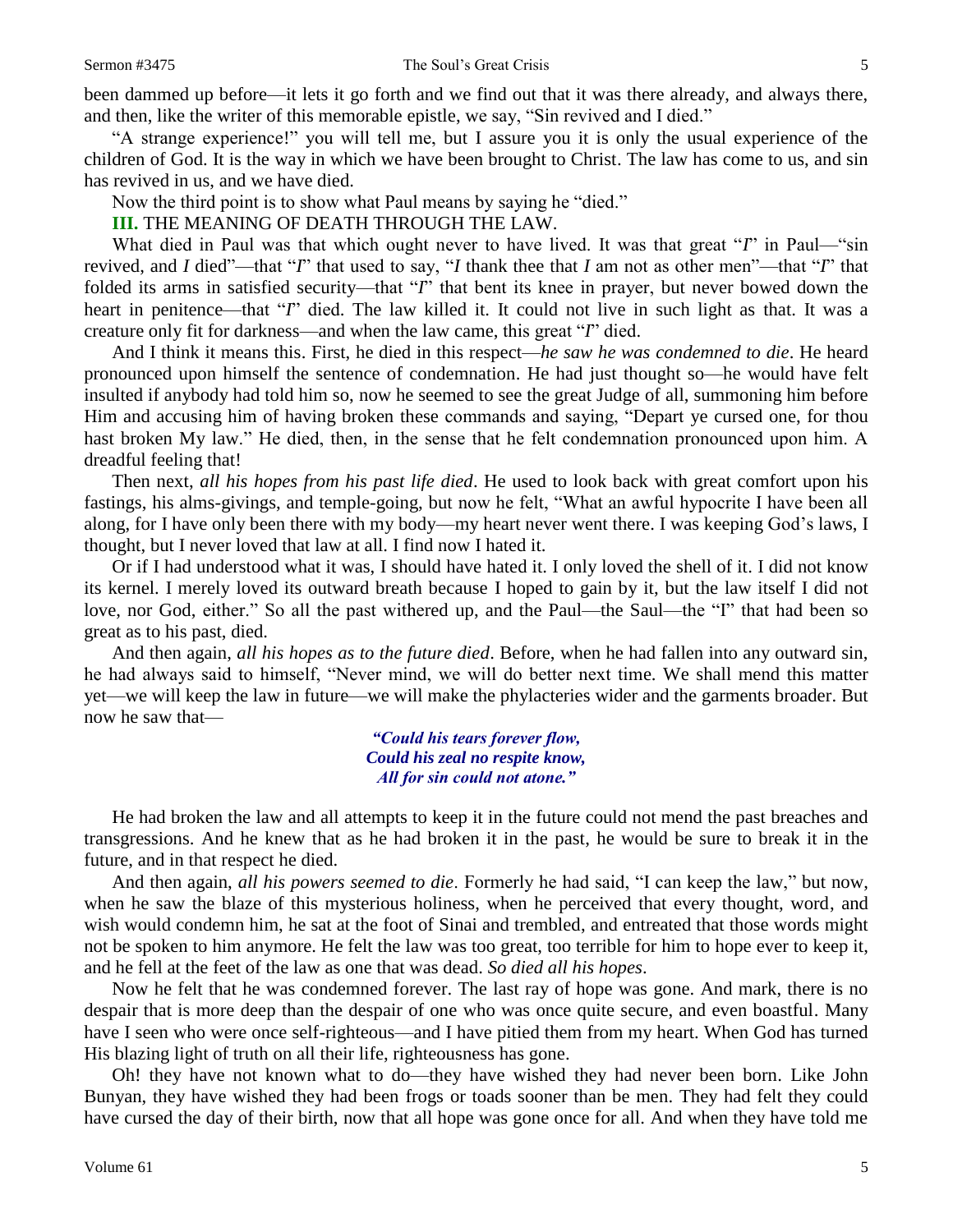of this, all I could do was to smile in their faces and say, "Thank God! I am very glad of it," and then they have thought me cruel, but I have said, "It must be so, for now you will be saved." God must clear away all your rubbish before He can give His grace.

So with this I shall conclude. If there are any of you tonight passing through what I have described if you are as one dead tonight because your former hopes have been killed by the law, I am so glad of it. But let me tell you, do not think your case an unusual one. Do not go home and say, "I have been killed." Thousands of God's servants have been the same.

Ah! when I had made the discovery that I had broken God's law so often, and that I must perish and be cast into hell on account of my sins, I do remember what sin wrought in me and what loathing of myself I felt—and that by the space of months and years together, because I did not hear the Gospel fully preached, for, had I, I would have had peace much sooner.

Now you, dear friends, will be helped tonight when I tell you it is nothing unusual. It is a valley of the shadow of death, but most pilgrims go through it, and all go through it more or less—and I am glad of it. When the Countess of Huntingdon said to Whitfield, "What makes you look so sad, Mr. Whitfield?" he replied, "Oh! I may well look sad, for I am lost." "Oh!" said she, "Mr. Whitfield, I am so glad, for Jesus Christ came to seek and save that which was lost."

I could preach all night if I had a congregation that felt themselves quite lost, because then they would be sure to be saved. It would be no use preaching else. When the law once preaches, it makes you weep and feel you are lost. And then, when you are like the soil that is well plowed ready for the seed to be scattered in the furrows, the precious seed will be scattered, and perhaps, before long, up springs the harvest—you are blessed and God is glorified.

Let me say to any who have been killed by the law, "It was needful that you should be. You may now understand where salvation lies. You have no merits of your own—you do not want any. Christ has all the merits that you want to take you to heaven." But can you get Christ's merit? Aye, get it tonight. If you will with the heart believe on the Lord Jesus, and with the mouth make confession of Him, you shall be saved.

If you will trust Him to save you, He will save you and His merit shall be yours. As long as you have any good in yourself, I know you will have nothing from Christ, but when all your hope from your own merit is laid at the foot of the law, then what an opportunity there is for the Gospel to come in. It comes, and it says this, "Come unto me all ye that labor and are heavy laden, and I will give you rest."

It points you to Jesus crucified, who carried your sins, who was punished instead of you—shows you how God's justice has been satisfied in Christ. Believe and live! Take the mercy God freely offers you. Take it without money and without price. Take it without fitness or preparation. Take it now. Simply take it as God presents it to you.

Just as you are without having any plea but the one plea that Jesus died—just as you are—take Jesus, and cast yourself on Him. What can you do otherwise, you dead one? What can you do otherwise, you filthy one? You are condemned, you are guilty—God has pronounced your sentence. Touch the silver sceptre now, freely held out to you.

You cannot be saved by works. Let others try it if they will—you cannot, you know you cannot. Oh! then, be saved by grace. God freely offers it by His dear Son in the preached Gospel. He will not deny it to any one of you, however black you may have been, or however vile you may feel yourself to be. You have but to come, but to trust, but to believe in Jesus, but to rely upon Him—to throw yourself upon Him, to lean on Him, to hang on Him, to depend on Him—and you will be saved.

Oh! that the Lord may grant you grace to do so! And I know He will. If you have been slain by the law, He will make you alive by the Gospel—for have you never read the words, "I kill and I make alive. I wound and I heal"? Oh! the mercy of that, "I heal"! He heals the broken in heart, and binds up their wounds. He will have regard to the prayer of the destitute. He will not despise their prayer.

"I am poor and needy, yet the LORD thinketh upon me"—is not that you again? "Though your sins be as scarlet, they shall be white as snow; though they be red like crimson, they shall be as wool." Ah!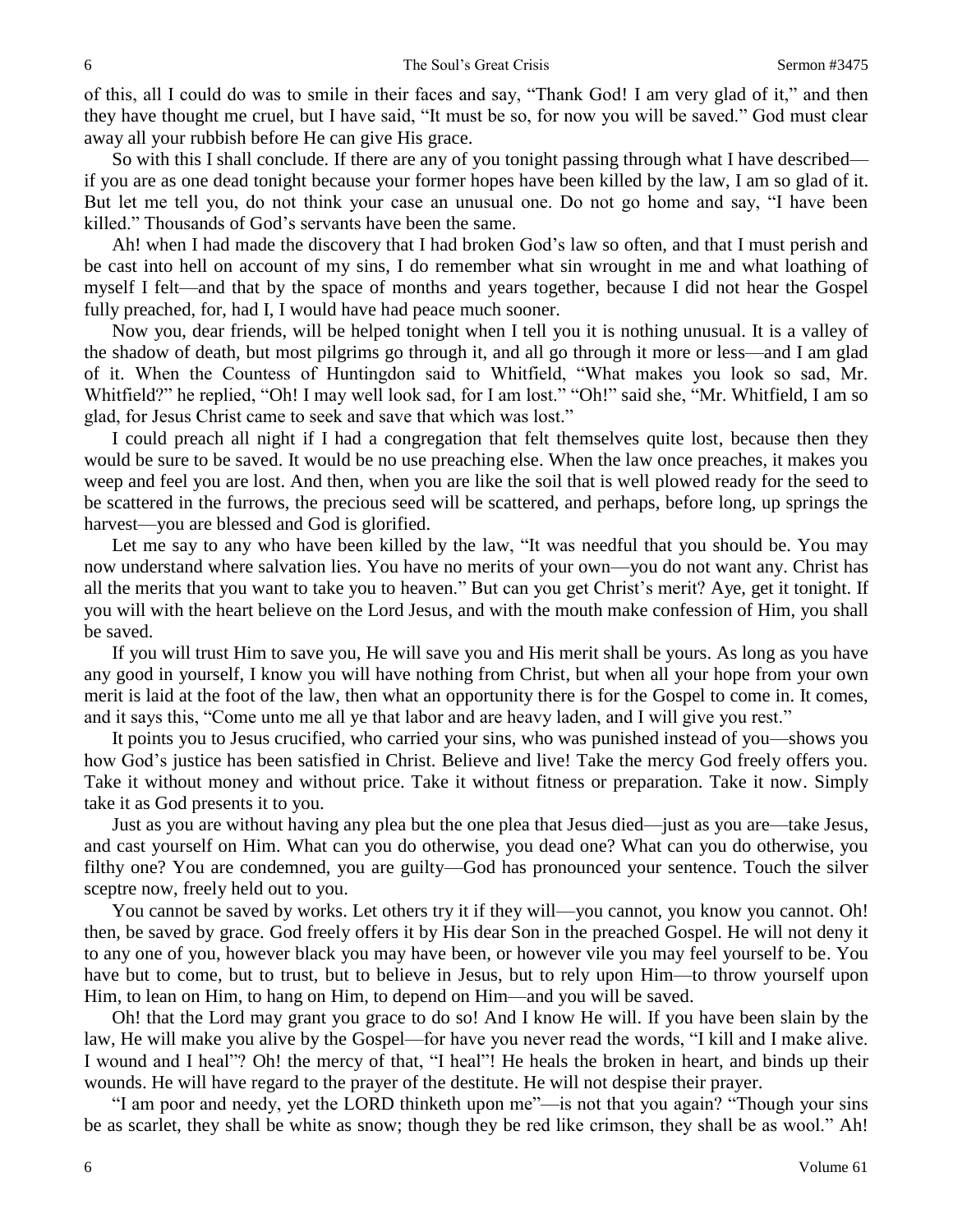soul, what good news for you, that if the law has killed you, you did not need the law—you have got Christ, who is better!

You can have salvation still, though you forfeited it by your own works. You can have that from mercy which you cannot have from justice. You may have that from Jesus which you might never have from Moses. I want to preach but a short sermon. Sometimes they are all the better remembered so. God bless you, and write the truth on your hearts. Amen.

#### **EXPOSITION BY C. H. SPURGEON**

#### *PSALM 110; ROMANS 2:25-29; 3*

#### *PSALM 110*

**Verses 1-2.** *The Lord said unto my Lord, Sit thou at my right hand, until I make thine enemies thy footstool. The Lord shall send the rod of thy strength out of Zion: rule thou in the midst of thine enemies.*

You do not need a comment upon this Psalm when you remember how our Lord Himself applied it to Himself. It is David speaking concerning the Son of David, who is also David's Lord and our King, who at this hour is sitting at the right hand of JEHOVAH, the Lord of all, waiting until His monarchy shall be extended visibly over all creation.

**3.** *Thy people shall be willing in the day of thy power, in the beauties of holiness from the womb of the morning: thou hast the dew of thy youth.*

Christ, like the rising sun, shall not come alone in His brightness, but as with the sun we see an innumerable company of sparkling dewdrops, so shall the forces of Christ be as numerous as the drops of the morning dew which spring from the womb of the morning. God's infinite grace shall lead forth willing troops when Christ shall come.

**4.** *The Lord hath sworn, and will not repent, Thou art a priest for ever after the order of Melchizedek.*

That is, a priestly King, a kingly Priest—Priest and King united in one Person.

**5.** *The Lord at thy right hand shall strike through kings in the day of his wrath.*

No power shall stand against our coming Lord. When He once comes to the battle, the victory shall be sure.

**6-7.** *He shall judge among the heathen, he shall fill the places with the dead bodies; he shall wound the heads over many countries. He shall drink of the brook in the way: therefore shall he lift up the head.*

Like a stern warrior that seeks not luxury, like Gideon's men that lapped, He shall drink of the brook as He marches on to the conflict, and because He scorns self-indulgence and human luxury, therefore shall He be exalted King of Kings and Lord of Lords.

#### *ROMANS 2:25-29*

**Verse 25.** *For circumcision verily profiteth, if thou keep the law: if thou be a breaker of the law, thy circumcision is made uncircumcision.*

Paul is dealing with the Jew, who was apt to think that he must have a preference beyond the Gentiles on account of his circumcision.

**26-29.** *Therefore if the uncircumcision keep the righteousness of the law, shall not his uncircumcision be counted for circumcision? And shall not uncircumcision which is by nature, if it fulfil the law, judge thee, who by the letter and circumcision dost transgress the law? For he is not a Jew, which is one outwardly; neither is that circumcision, which is outward in the flesh: But he is a Jew,*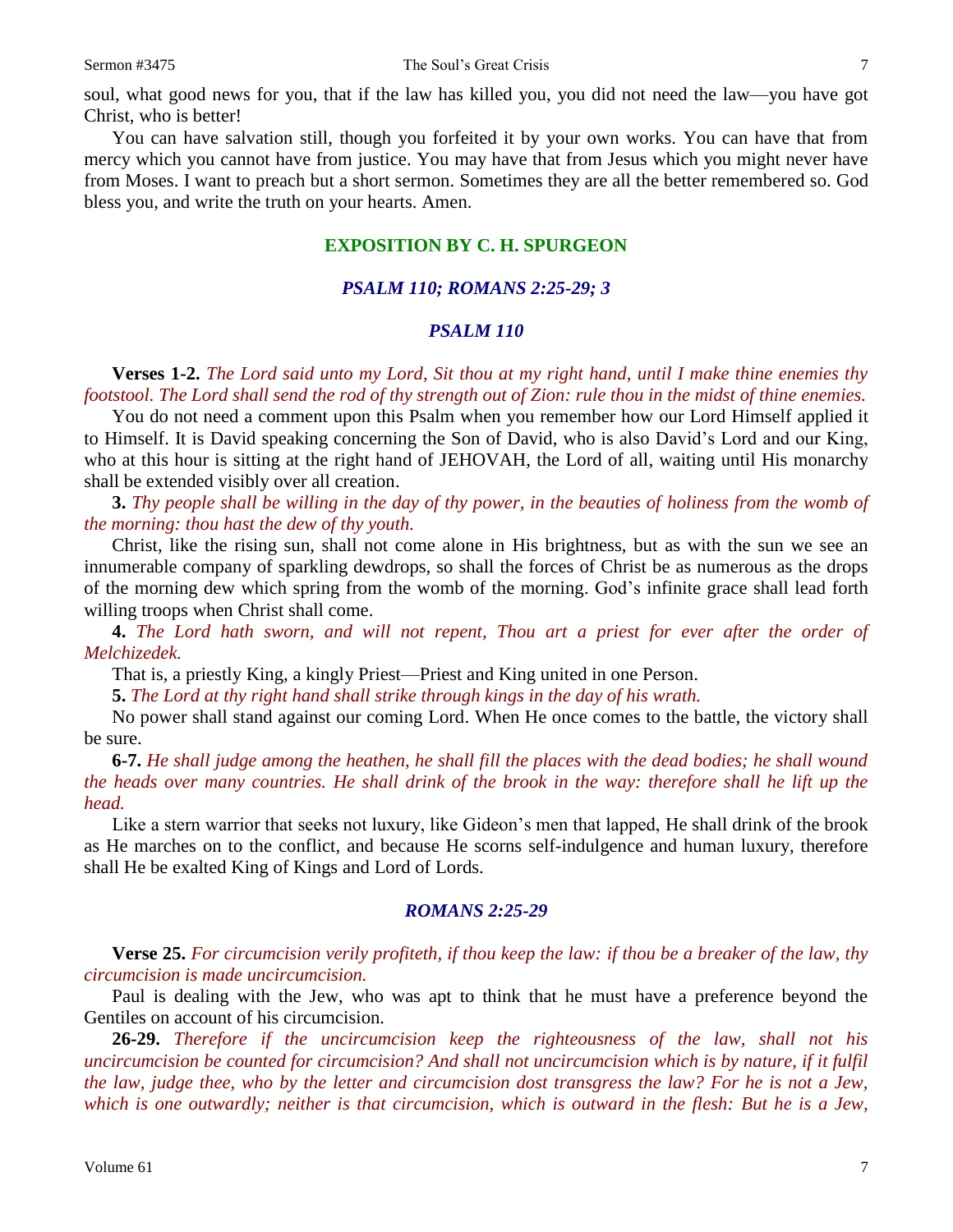#### 8 Sermon #3475

## *which is one inwardly; and circumcision is that of the heart, in the spirit, and not in the letter; whose praise is not of men, .*

If this principle were fully recognized everywhere, it would certainly put an end to all that notion of sacramentarianism which some men hold. It is not the outward, not the external, not the form and ceremony—it is the inward work of the Spirit—it is holiness and change of heart. Let none of us ever fall into the gross error of those who imagine that there is attached to certain ceremonies a certain degree of grace. It is not so. He is not a Christian which is one outwardly—he is a Christian who is one inwardly.

#### *ROMANS 3*

**Verses 1-2.** *What advantage then hath the Jew? or what profit is there of circumcision? Much every way: chiefly, because that unto them were committed the oracles .*

The Jews of old had a great advantage, for they had the truth when other men had not. The voice of God spake to them clearly, when only here and there, to a few chosen ones beside, was the voice of God delivered at all.

**3.** *For what if some did not believe? shall their unbelief make the faith without effect?* 

It was a privilege to belong to the Jewish people, even though some, and many through their unbelief, did not avail themselves of the privilege.

**4-7.** *God forbid: yea, let God be true, every man a liar; as it is written, That thou mightest be justified in thy sayings, and mightest overcome when thou art judged. But if our unrighteousness commend the righteousness , what shall we say? Is God unrighteous who taketh vengeance? (I speak as a man) God forbid: for then how shall God judge the world? For if the truth hath more abounded through my lie unto his glory; why yet am I also judged as a sinner?*

Here is another objection—if it be so that, somehow or other, the sin of man is overruled to magnify the grace of God, why am I then blameworthy? But the apostle stamps this out as an evil suggestion and a very moral disease.

**8-11.** *And not rather, (as we be slanderously reported, and as some affirm that we say,) Let us do evil, that good may come? whose damnation is just. What then? are we better than they? No, in no wise: for we have before proved both Jews and Gentiles, that they are all under sin; As it is written, There is none righteous, no, not one: There is none that understandeth, there is none that seeketh after God.*

The whole human race has sinned against the Most High and has become alienated in mind from the great and good Creator.

**12.** *They are all gone out of the way, they are together become unprofitable: there is none that doeth good, no not one.* 

What can be more expressive? What can be more plain than this? The whole race estranged from God and given up to sin.

**13-18.** *Their throat is an open sepulchre; with their tongues they have used deceit; the poison of asps is under their lips: Whose mouth is full of cursing and bitterness: Their feet are swift to shed blood: Destruction and misery are in their ways: And the way of peace have they not known: There is no fear before their eyes.*

Here is a description of all men. If some say, "Well, my feet were never swift to shed blood," you probably have not been put into circumstances which would evoke that cruel passion. So we thought till lately—we thought we were all so civilized that we were to have no more war. Believe me, let the trumpet be sounded and cannon be heard, and there is a devil in our humanity which would not soon be awakened, and we, too, might become as fierce as any other nation. It is still true of men.

**19-20.** *Now we know that what things soever the law saith, it saith to them who are under the law: that every mouth may be stopped, and all the world may become guilty before God. Therefore by the deeds of the law there shall no flesh be justified in his sight: for by the law is the knowledge of sin.*